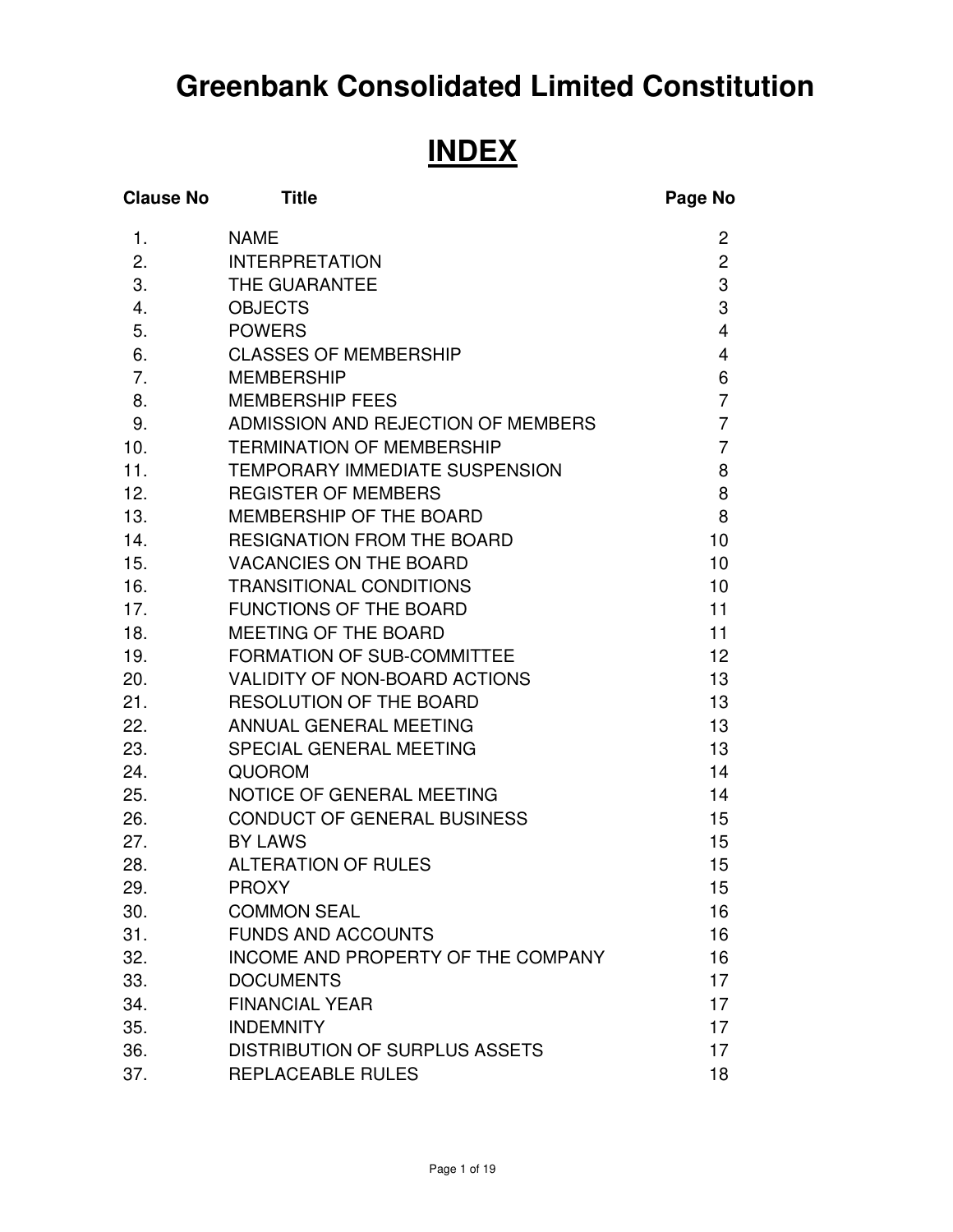# **GREENBANK CONSOLIDATED LIMITED**

# **CONSTITUTION**

#### **1. NAME**

The Company shall be known as Greenbank Consolidated Limited, hereinafter referred to as 'The Company'.

#### **2. INTERPRETATION**

- (a) 'Act' means Corporations Act 2001 (Cth).
- (b) 'The Annual General Meeting' means the general meeting held each year as required by the Constitution.
- (c) 'Board' means the Board of Directors.
- (d) 'The Board of Directors' means the Members for the time being constituted as provided for in the Constitution.
- (e) 'Board Member' means a director who is a member of the Board.
- (f) 'The By-Laws' means the By-Laws of the Company for the time being in force.
- (g) "Club" means Greenbank RSL Services Club Inc
- (h) 'The Company' means Greenbank Consolidated Limited.
- (i) 'Executive' means the Chairman, the Vice-Chairman, and Board Secretary/Treasurer.
- (j) 'Financial Year' means the financial year of the Company pursuant to clause 34.
- (k) 'Management/Management Group' shall refer to the Senior Management personnel employed by the Company to oversee the general operation and management of the Company business or businesses. The individual persons within this category shall be identified and endorsed by the Board from time to time.
- (l) 'Member' means a person who has been duly accepted as such by the Board in accordance with the Constitution and who has paid the Company all current fees, subscriptions, charges and other fees.
- (m) 'Notice Board' means the board or boards provided in the Club house on which notices for the information of members are posted.
- (n) 'Regulations' or 'Rule' means any advice, direction or instruction not being a By-Law, issued by the Board under the provisions of the Constitution or the By-Laws for the guidance of Members and others.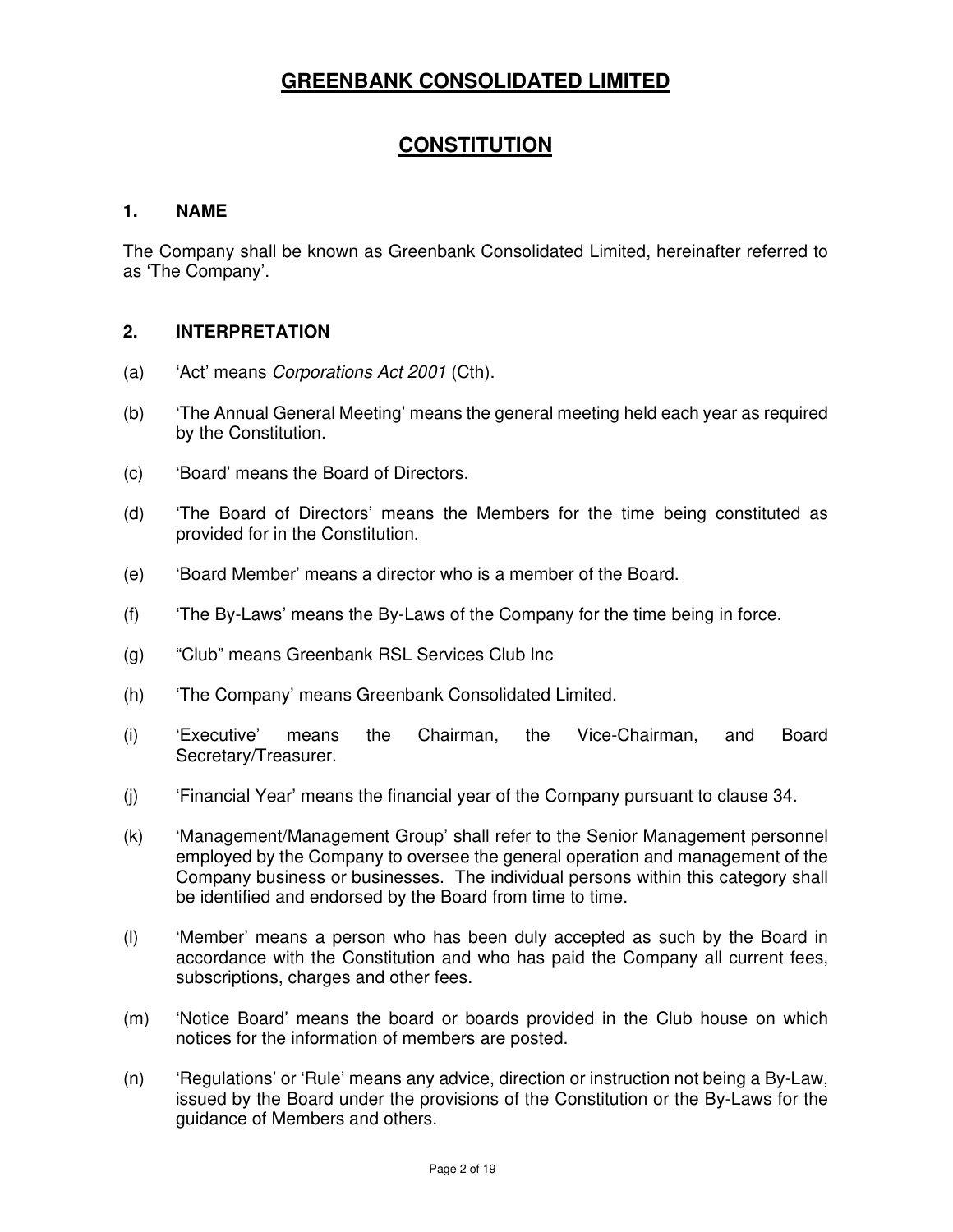- (o) 'Replaceable Rules' means the replaceable rules as set out in the Act.
- (p) 'Sub-Branch' means The Returned And Services League Of Australia (Queensland Branch) Greenbank Sub-Branch Inc ABN 55 023 122 445.
- (q) 'Voting Members' means members entitled to vote.
- (r) Words importing the singular number shall include the plural number where context so requires or permits.
- (s) Words importing to the masculine gender shall include the feminine gender where context requires or permits.

#### **3. THE GUARANTEE**

Each Member undertakes to contribute to the Company's property if the Company is wound up while he, she or it is a member or within 1 year after he, she or it ceases to be a member, for payment of the Company's debts and liabilities contracted before he, she or it ceases to be a member and of the costs, charges and expenses of winding up and for adjustment of the rights of the contributories among themselves, such amounts as may be required not exceeding \$1.00.

#### **4. OBJECTS**

- (a) To provide and maintain the Company premises and facilities for Members and their guests.
- (b) To preserve the memory of those who served Australia and her Allies in any war or wars. The Ode of Remembrance to be observed at 1800 hours or at the discretion of the Board. This procedure to be observed on each day the Company is open.
- (c) To make available meeting and office facilities for the Sub-Branch and to provide:
	- (i) administrative support through dedicated Company staff;
	- (ii) bookkeeping support to the Sub-Branch Treasurer through the Company's Chief Financial Officer;
	- (iii) assistance in the typing of major submissions;
- (d) To establish and maintain recreational and social facilities and other amenities for the benefit, social comfort, and advancement of its Members and their guests and to promote good fellowship amongst them.
- (e) To affiliate with any other body possessing like aims and objects upon such terms and conditions as may be mutually agreed.
- (f) To do all such other lawful acts and things as are incidental and conducive to the attainment of any of the objects of the Company.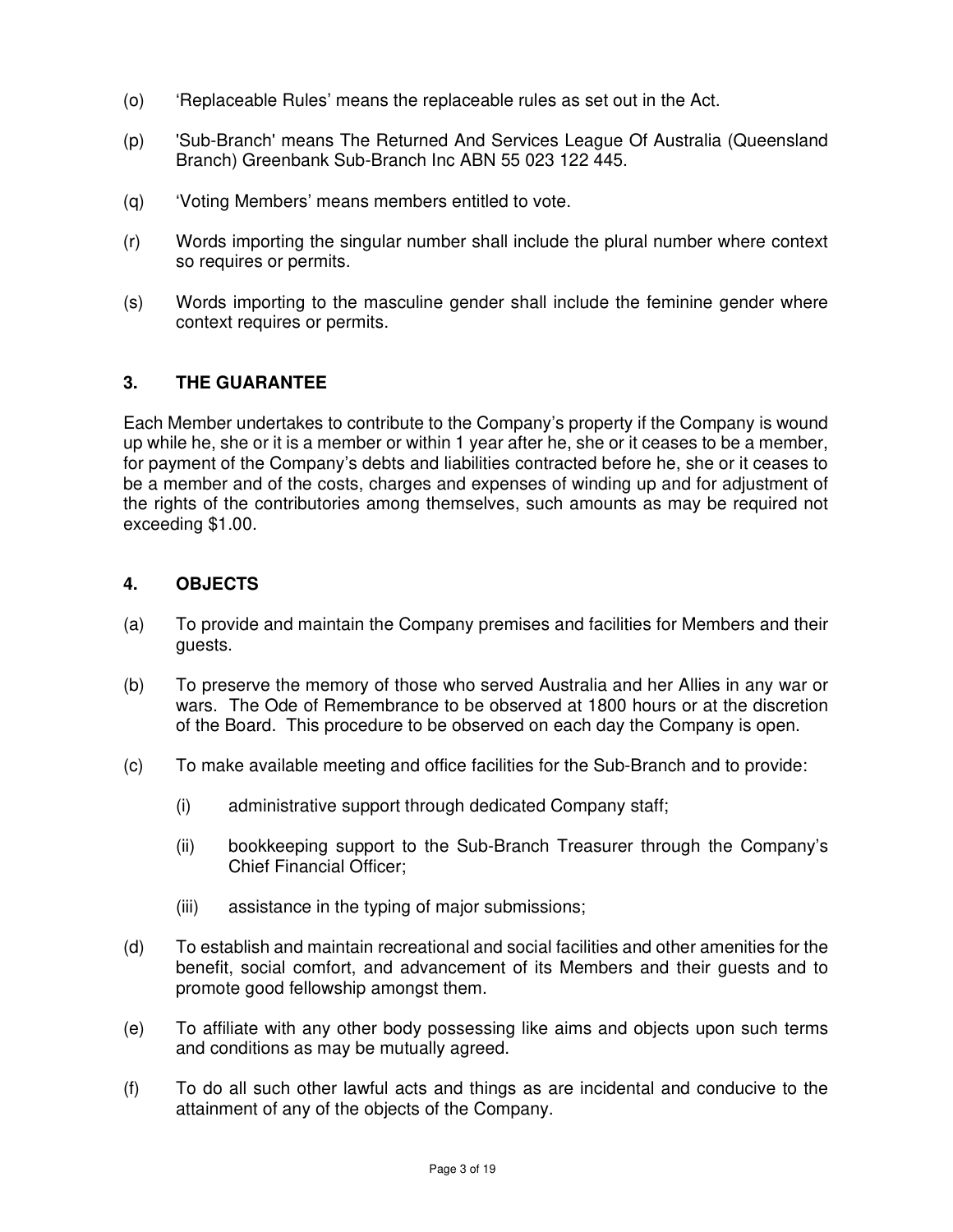# **5. POWERS**

The Company may, in any manner permitted by the Act:

- (a) exercise any power;
- (b) take any action; or
- (c) engage in any conduct or procedure;

which under the Act a company limited by guarantee may exercise, take, or engage in if authorised by its Constitution.

# **6. CLASSES OF MEMBERSHIP**

The membership of the Company shall consist of the following classes of membership: -

- (a) Service
- (b) Associate
- (c) Social
- (d) Life
- (e) Bona Fide Visitors
- (f) Corporate

who shall be of good repute and character, compatible with other members and who subscribe to the objects of the Company.

#### **(a) Service Members**

The following persons shall be Service Members of the Company: -

- (i) Financial Service Members of the Sub-Branch;
- (ii) Life Subscribers of the Sub-Branch.
- (iii) Life Members of the Sub-Branch.

#### **(b) Associate Members**

The following persons shall be of the full age of eighteen years and being of good character and repute, may be admitted as Associate Members of the Company: -

(i) a spouse, father, mother, son, daughter, brother, sister, grandson, granddaughter, grandfather or grandmother of a serviceman or servicewoman, ex-serviceman or exservicewoman (whether living or deceased), who is, or would have been eligible to be a member of the Returned and Services League of Australia.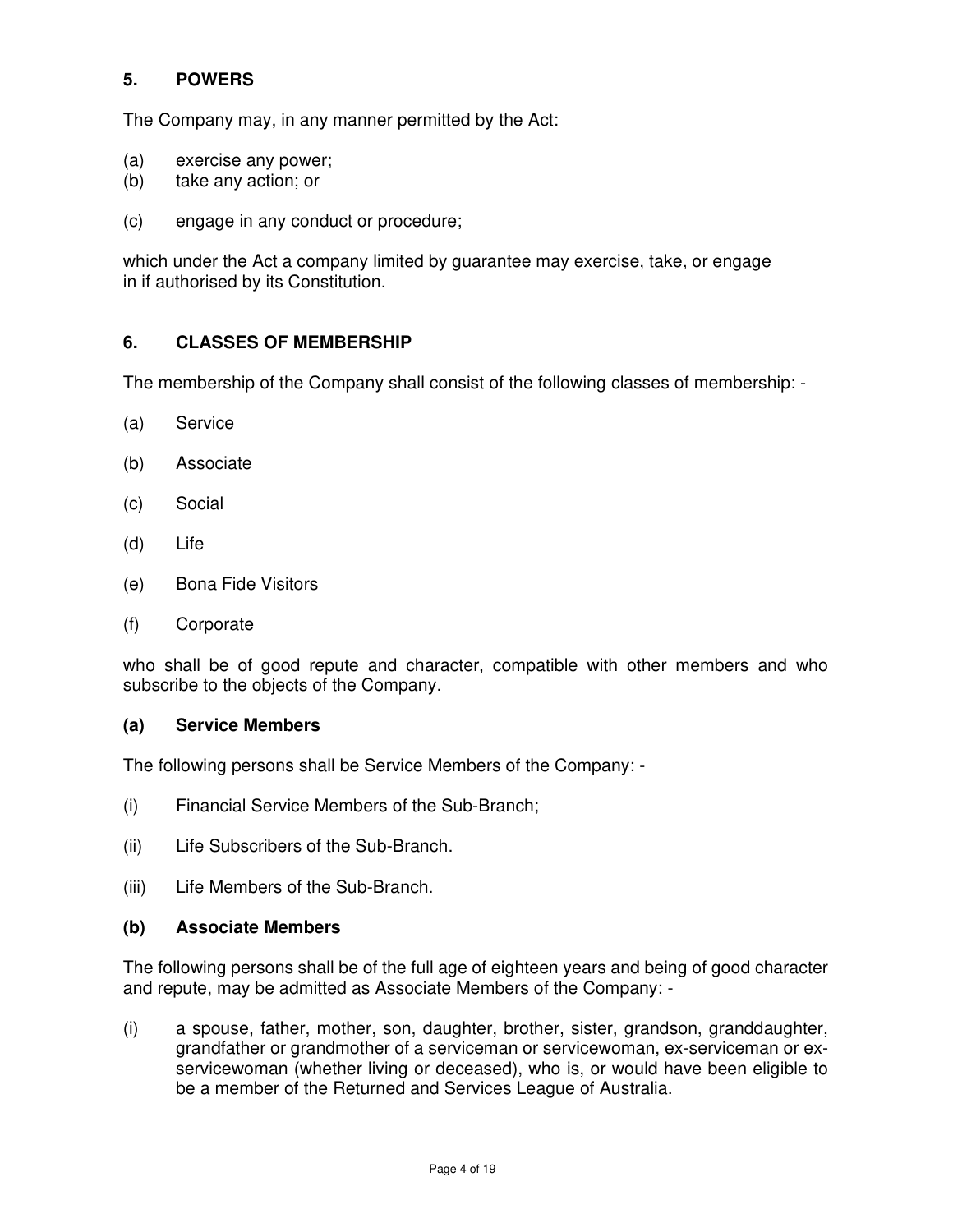(ii) serving members or ex-service personnel of the Australian Defence Force or its allies who do not wish to avail themselves to the services of the Sub-Branch.

# **(c) Social Members**

Social Membership of the Company may be given to persons who: -

- (i) have attained the age of eighteen years
- (ii) are of good character and repute
- (iii) are not eligible to become Service or Associate Members; and
- (iv) subscribe to the objects of the Company.

Social Members shall be ineligible to vote or hold office, but in other respects shall have the rights, privileges, duties and responsibilities of other Members.

#### **(d) Life Members**

On the recommendation of the Board, Life Membership (exempt from subscriptions and any other fees) may, by resolution passed at a General Meeting, be granted to any person having been a member for five continuous years at least, of the Company and/or the Club, and who has rendered special service to the Company or the Club. Notice of intention to move such a resolution shall be given with the notice of the General Meeting. Any such resolution shall be deemed to have been defeated unless two thirds of the members present and voting at the meeting shall vote in favour of it. Life Members shall be entitled to the same privileges and shall be bound by the constitution and by-laws of the Company in the same manner as the class of membership to which the Life Member was formerly designated.

Life Members of the Club shall upon incorporation of the Company become Life Members of the Company.

# **(e) Bona Fide Visitors**

The following may be admitted to the Company as Bona Fide visitors: Guests of Members in the Members' company: Overseas or Interstate visitors, for a period of one day at a time only;

- (i) Intrastate visitors whose principle place of residence is located outside the distance boundaries as specified by legislation, for a period of one day at a time only;
- (ii) Members of other Clubs and their guests in the company of the Member (at a limit of two guests per Member) provided that the appropriate reciprocal rights are in force with those Clubs, for a period of one day at a time only;
- (iii) Persons who have made application for membership who have also paid the prescribed application fee, during the period they are awaiting a decision from the Board, for a period not exceeding thirty (30) days from the date of receipt of such application.

Bona Fide Visitors shall be ineligible to vote or hold office.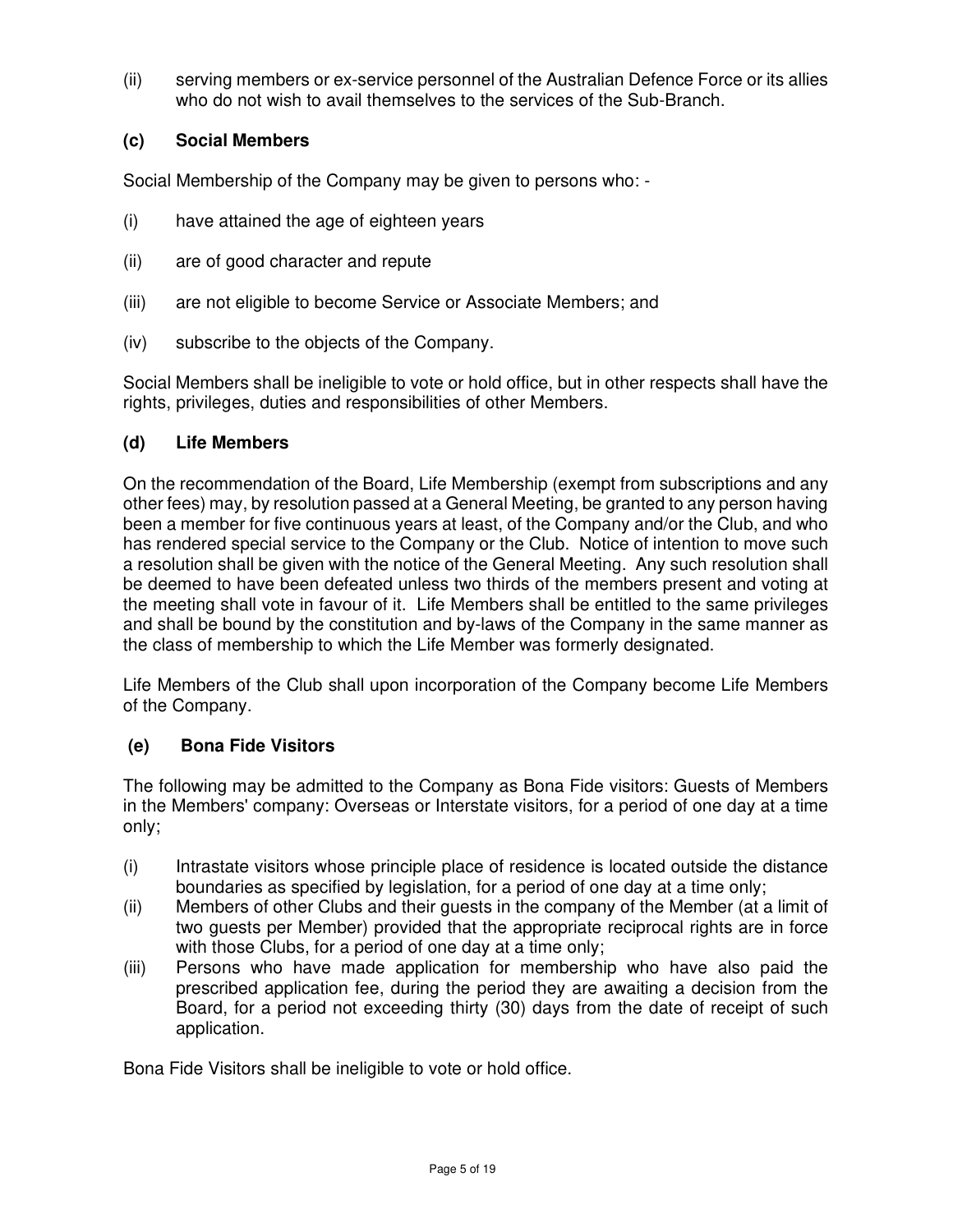## **(f) Corporate Member**

Corporate Membership of the Company shall be granted to other clubs, sporting associations and any business entities who apply to be members of the Company and are deemed to be suitable by the Board on recommendation by Senior Management.

To be eligible for one of the above categories some adequate form of proof is to be produced to confirm status.

Corporate Members shall be ineligible to vote or hold office.

#### **(g) Rights of Service Members, Associate Members, Life Subscribers and Life Members**

Service Members, Associates Members, Life Subscribers and Life Members are entitled to:

- (i) vote, subject to the provisions of this Constitution;
- (ii) attend Annual General Meetings and Special General Meetings of the Company;
- (iii) propose or second nominations for election of Directors, subject to clause  $13(c)$ ;
- (iv) stand for and hold elected offices within the Company provided they fulfil prescribed eligibility requirements; and
- (v) enjoy the other benefits and privileges of membership and to use facilities of the Company as the Board may determine.

#### **(h) Rights of RSL honorary and defence members**

For the purposes of the Liquor Act 1992 (Qld) any person who is an RSL honorary member or defence member (but is not otherwise a Member of the Company) is not entitled to any rights or privileges of Members of the Company, but shall be entitled to those rights or privileges expressly granted to RSL honorary members or defence members under sections 77, 79, 81, 83, 103JA and 103M of the Liquor Act 1992 (Qld).

#### **(i) Rights of Social Members**

Social Members are entitled to:

- (i) attend Annual General Meetings and Special General Meetings of the Company;
- (ii) enjoy the other benefits and privileges of membership and to use facilities of the Company as the Board may determine.

#### **7. MEMBERSHIP**

(a) Every applicant for any class of membership of the Company shall be made in writing, signed by the applicant and shall be in such form as the Board from time to time prescribes.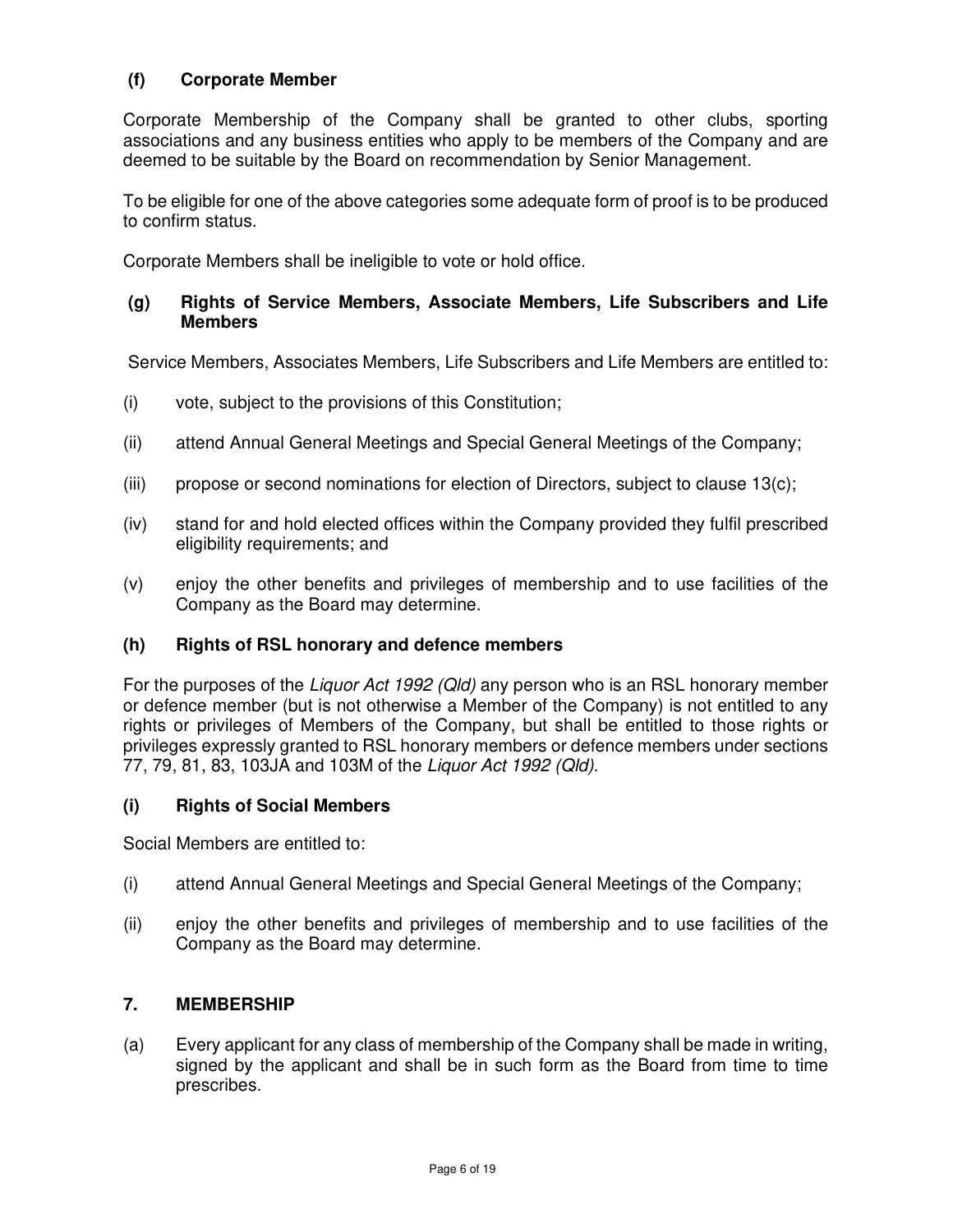- (b) No person under eighteen years of age shall be admitted as a Member of the Company.
- (c) The number of Members in each class shall be unlimited.

#### **8. MEMBERSHIP FEES**

- (a) The membership fees shall be such sum as the Board shall from time to time so determine and shall be payable at such time and in such manner as the Board shall from time to time determine.
- (b) A member is a Member who has paid their current annual subscription and has not had their Membership terminated.

#### **9. ADMISSION AND REJECTION OF MEMBERS**

- (a) Particulars of all proposals for membership of the Company shall forthwith upon the making of the same, be entered, in the order of time which such proposals are received by the Board Secretary/Treasurer or his agent, of the Company in a, 'Proposed Members Register' to be kept by the Board Secretary/Treasurer or his agent. Every such entry setting forth the full name and address of the person proposed and the time and date of the receipt by the Board Secretary/Treasurer or his agent, of the proposal. In relation to any and every vacancy howsoever rising in the membership of the Company, every proposal shall, be dealt with and determined in the order of priority in which it is so recorded**.**
- (b) All applications for membership of the Company shall be dealt with and decided by the Board who may delegate such functions to the Management of the Company.
- (c) All applications for membership to the Company must be accompanied by photographic identification of the applicant which may be copied and the copy of which retained by the Company. This may include the applicant's drivers licence.
- (d) The Board may refuse any application for membership of the Company without providing the applicant with any reason for that refusal.

#### **10. TERMINATION OF MEMBERSHIP**

- 10.1 Every member will be bound to observe and abide by the Constitution and the rules, by-laws, regulations and policies of the Company in force from time to time.
- 10.2 A member may resign from the Company at any time by giving notice in writing to the Board. Such resignation shall take effect at the time such notice is received by the Board unless a later date is specified in the notice in which case it shall take effect on that later date.
- 10.3 The Board may terminate the membership of members whose current annual subscription is unpaid and outstanding for a period greater than 2 months.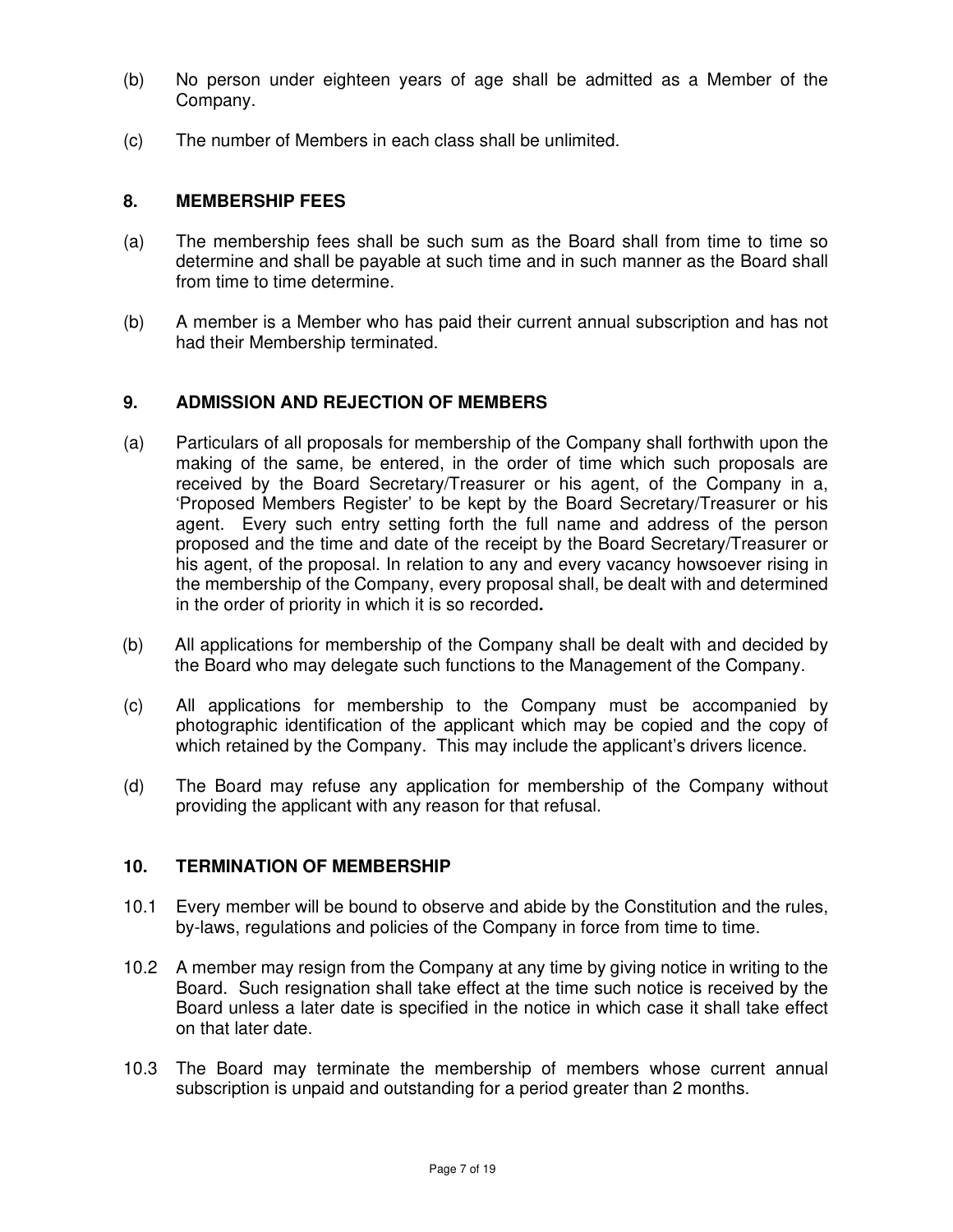- 10.4 The Board shall make disciplinary By-Laws to deal with conduct of members and other persons, and to deal with termination or suspension of a Member or other action against a Member or other person.
- 10.5 There is no right of appeal against a decision to terminate or suspend membership.

## **11 TEMPORARY IMMEDIATE SUSPENSION**

- 11.1 The Board and duly authorised delegates of the Board have the power to suspend a member which may only be exercised in accordance with this clause.
- 11.2 If it is necessary or desirable, in the opinion of the Board or duly authorised delegates of the Board, in the interests of good order and safety of members and their guests or in the interests of the Company, and whether or not it is alleged a member has been guilty of misconduct, the Board or duly authorised delegates of the Board, may suspend the member summarily for a period of not more than 72 continuous hours.
- 11.3 If it is alleged that a member has been guilty of misconduct, the Board or duly authorised delegates of the Board may suspend a Member until full consideration can be given to the matter by the Board or its duly authorised delegate.
- 11.4 Notice of a suspension under paragraph 11.2 may be given orally. Notice of a suspension under paragraph 11.3 may be given orally but must be confirmed in writing by notice sent within three working days of the oral notice.
- 11.5 A member who is given notice of suspension must leave the premises of the Company immediately and remain away from the Company premises for the duration of the suspension.
- 11.6 A member has no right of appeal against a suspension under this clause.

#### **12. REGISTER OF MEMBERS**

- (a) The Board Secretary/Treasurer shall cause a Record of Members to be kept in which shall be entered the names and residential addresses of all persons admitted to membership of the Company and the dates of their admission.
- (b) Particulars shall be entered into the record of deaths, resignations, terminations and reinstatement of membership and any further particulars as the Board may require from time to time.
- (c) The Board Secretary/Treasurer must keep a list of reciprocal clubs at the Company's licensed premises.

#### **13. MEMBERSHIP OF THE BOARD**

(a) (i) The Management in control of the Company shall be vested in a Board consisting of the office bearers, namely a Chairman, Vice Chairman, Board Secretary/Treasurer, and six (6) other members.

Seven (7) members of the Board shall be Service Members.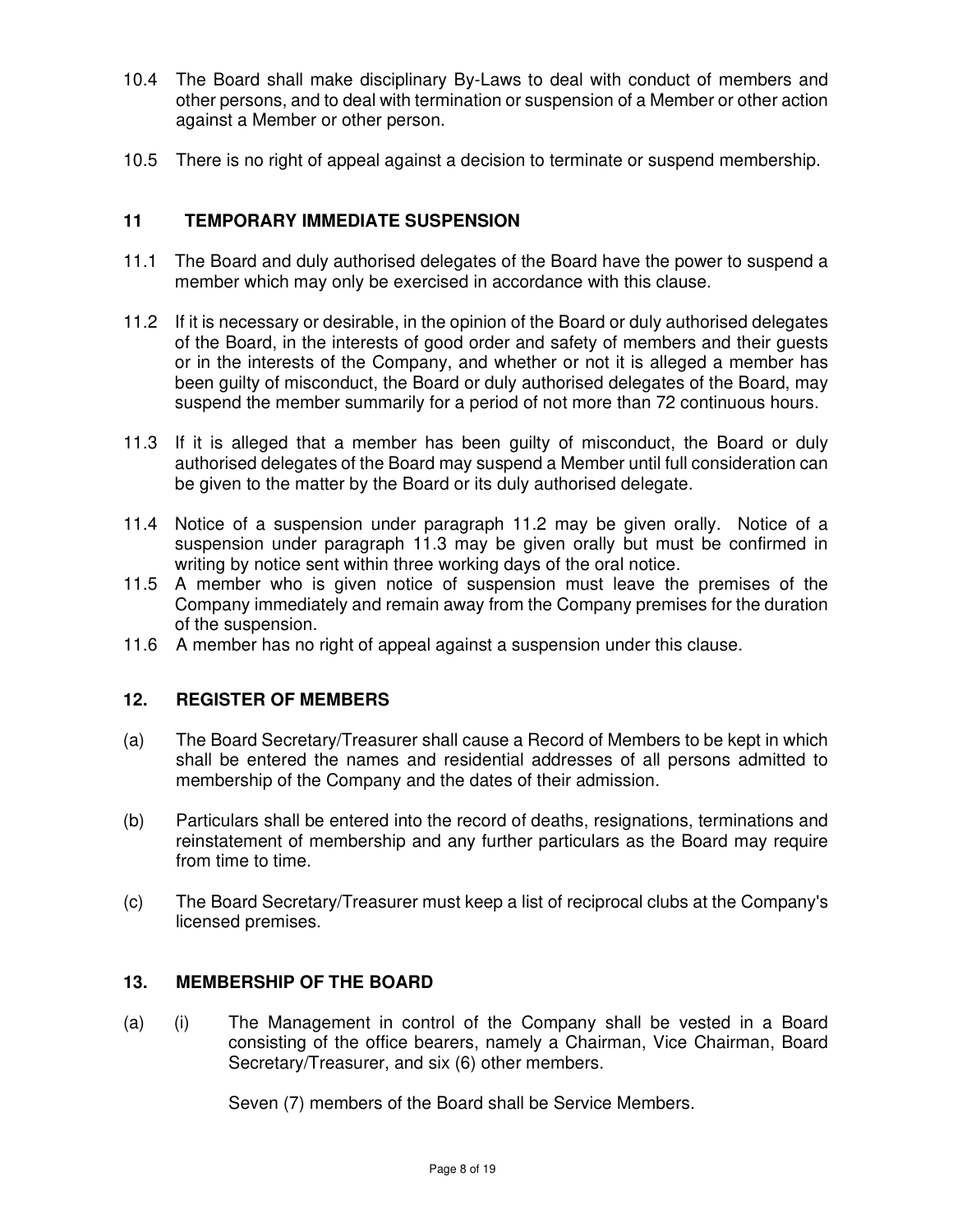Two (2) members of the Board shall be Associate Members of Greenbank Consolidated Limited.

(ii) At the first Board meeting following the Annual General Meeting, the Board shall elect the Chairman, Vice-Chairman and Board Secretary/Treasurer from within the membership of the Board. They shall act in these capacities until the next Annual General Meeting.

The Chairman elected by the Board shall be a Service Member.

- (iii) Any Board Member who fails to attend any three (3) consecutive Board meetings without an apology to the Board Secretary/Treasurer or his agent will be deemed to have disqualified themselves from the Board.
- (iv) All Members of the Board shall have equal voting rights at all Meetings, held within their term in office.
- (b) (i) The elected Directors shall hold office for a term of two (2) years.
	- (ii) Following a term in office, a retiring Director shall be eligible for nomination for re-election.
- (c) The election of officers and other members of the Board shall take place in the following manner: -
	- (i) A Service Member who has been a Service Member of the Company for a period of not less than 12 months may nominate any other Service Member who has been a member of the Company for a minimum of 12 months for election as one of the seven Service Members of the Board;
	- (ii) Any Service Member who has been a member of the Company for not less than 12 months may nominate any Associate Member who has been an Associate Member for a period of not less than 12 months for election to one of the Associate Member positions on the Board.
	- (iii) The nomination, which shall be in writing and signed by the nominee and his proposer and seconder, shall be lodged with the Board Secretary/Treasurer at least twenty-eight (28) days before the AGM at which the election is to take place.
	- (iv) A list of the candidate's names in alphabetical order, together with the proposer's and seconder's names, shall be posted in a conspicuous place in the office or usual place of meeting of the Company for at least seven (7) days immediately preceding the AGM.
	- (v) Balloting lists shall be prepared (if necessary) containing the names of the candidates, the order of which shall be determined by the drawing of lots.
	- (vi) There shall be two ballots held at each Annual General Meeting.

Service Members present in person or by proxy at the AGM shall be entitled to vote for candidates in Service Director and Associate Director categories.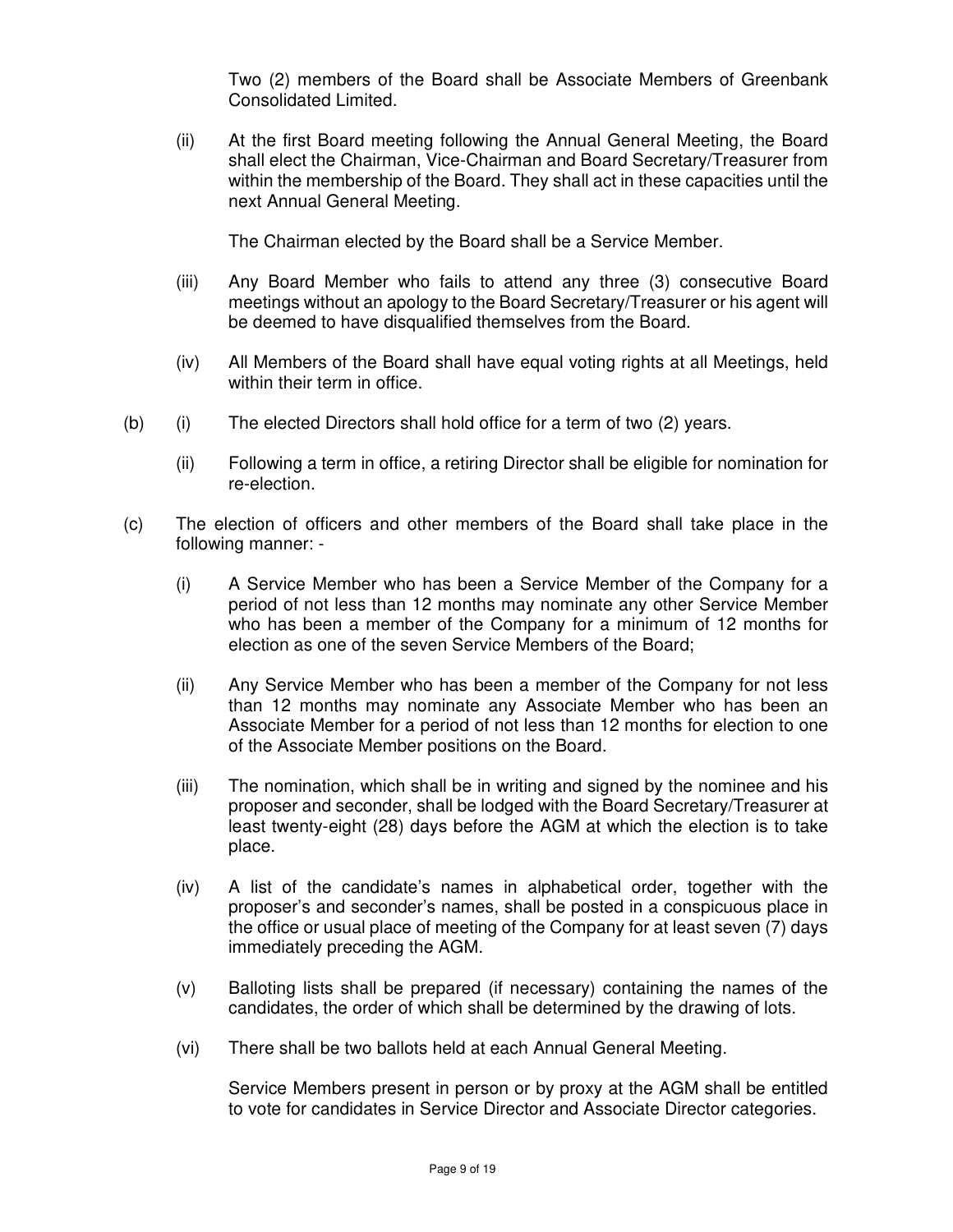Associate Members present in person or by proxy at the AGM shall be entitled to vote for candidates in the Associate Director category only.

- (vii) Should all positions not be filled at the meeting, any vacancies may be considered as casual and filled by appointment as per 15 (a).
- (viii) Employees of the Company shall be ineligible for appointment or election to the Board.

#### **14. RESIGNATION FROM THE BOARD**

- (a) Any Board Member may resign from the Board at any time by giving notice in writing to the Board Secretary/Treasurer or his agent, but such resignation shall take effect at the time such notice is received by the Board Secretary/Treasurer or his or her agent, unless a later date is specified in the notice when it shall take effect on that later date.
- (b) A Board Member may be removed from office at a General Meeting of the Company where that Board Member shall be given the opportunity to fully present their case. The question of removal of a Director shall be determined by a simple majority vote of the Voting Members present in person or by proxy at such General Meeting.

#### **15. VACANCIES ON THE BOARD**

- (a) The Board shall have the power at any time to appoint an eligible person to fill a vacancy on the Board. Such appointment shall be for the balance of the Term of the person that is being replaced. A person who is a Service Member Director shall be replaced by a Service Member. A person who is an Associate Member Director shall be replaced by an Associate Member.
- (b) The continuing members of the Board may act not withstanding any casual vacancy in the Board, but if and so long as their number is reduced below the number fixed by or pursuant to these Rules as the necessary quorum of the Board, the continuing Member or Members may act for the purpose of increasing the number of members of the Board to that number or of summoning a General Meeting of the Company, but for no other purpose.

#### **16. TRANSITIONAL CONDITIONS**

- (a) To enable the Company to transition to two (2) year terms in office for elected Directors, the following shall apply:
	- (i) The nine (9) Directors elected at the first Annual General Meeting of the Company shall, at the first Board meeting, draw lots to determine their initial term as a Director. Four (4) Directors shall be elected for a term of one (1) year and five (5) Directors shall be elected for two (2) years.
- (b) To enable the Club to transition to a company limited by guarantee it is acknowledged that the Board of the Club shall continue in control of the Business until the first Annual General Meeting of the Company. The initial Directors shall be: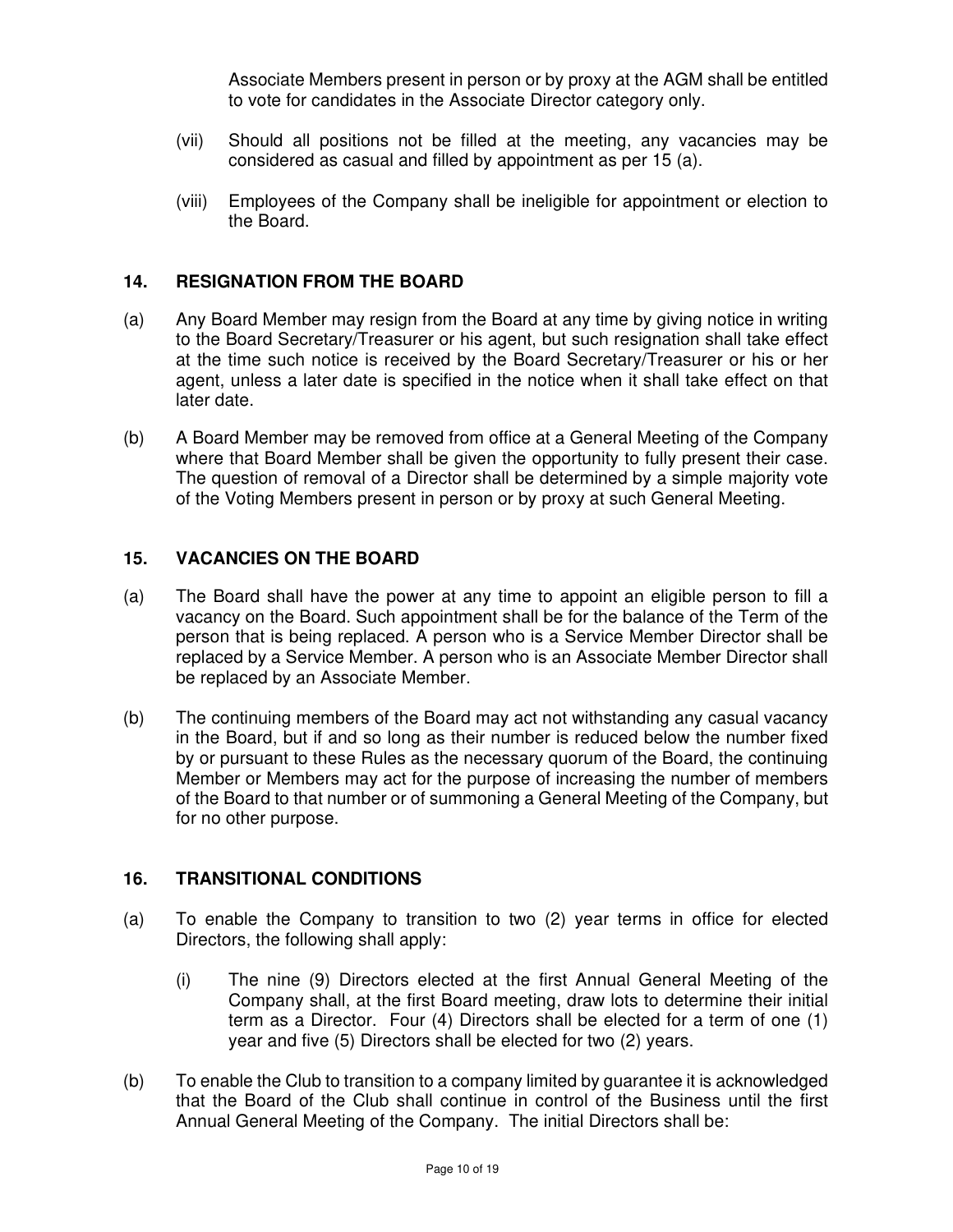- (i) Mr Howard Buckley
- (ii) Mr Thomas McGee OAM
- (iii) Mr Ronald Lord
- (iv) Mr Jeffrey Smith
- (v) Mr Michael Papalia
- (vi) Mr Eric Cavanagh OAM
- (vii) Mr Stewart Rae
- (viii) Mr Paul Kelly
- (ix) Mr Stephen Ball

## **17. FUNCTIONS OF THE BOARD**

- (a) Except as otherwise provided by this Constitution and subject to resolutions of the Members of the Company carried at any General Meeting, the Board: -
	- (i) shall have the general control and management of the administration of the affairs, property, and funds of the Company; and
	- (ii) shall have authority to interpret the meaning of these Rules and any matter relating to the Company on which these Rules are silent.
- (b) The Board shall exercise all the powers of the Company, including but not limited to:-
	- (i) to borrow, raise or secure the payment of money in such manner as the Members of the Company may think fit and secure the same or the payment of performance of any debt, liability, contract, guarantee or other engagement incurred or be entered into the Company in any way and in particular by the issue of debentures, perpetual or otherwise, charged upon all or any of the Company's property, both present and future, and to purchase, redeem or pay off any such securities.
	- (ii) to invest in such manner as the Members of the Company may from time to time determine.
- (c) Directors may receive remuneration for their services in their capacity as a Director of the Company, as approved by the Board, and reported in the Financial Statement annually.

#### **18. MEETING OF THE BOARD**

- (a) The Board shall meet at least once every calendar month to exercise its functions.
- (b) A Special Meeting of the Board shall be convened by the Board Secretary/Treasurer:-
	- (i) On the requisition in writing signed by not less than one-third of the members of the Board, which requisition shall clearly state the reasons why such special meeting is being convened and the nature of the business to be transacted thereat;
	- (ii) on the direction of the Executive.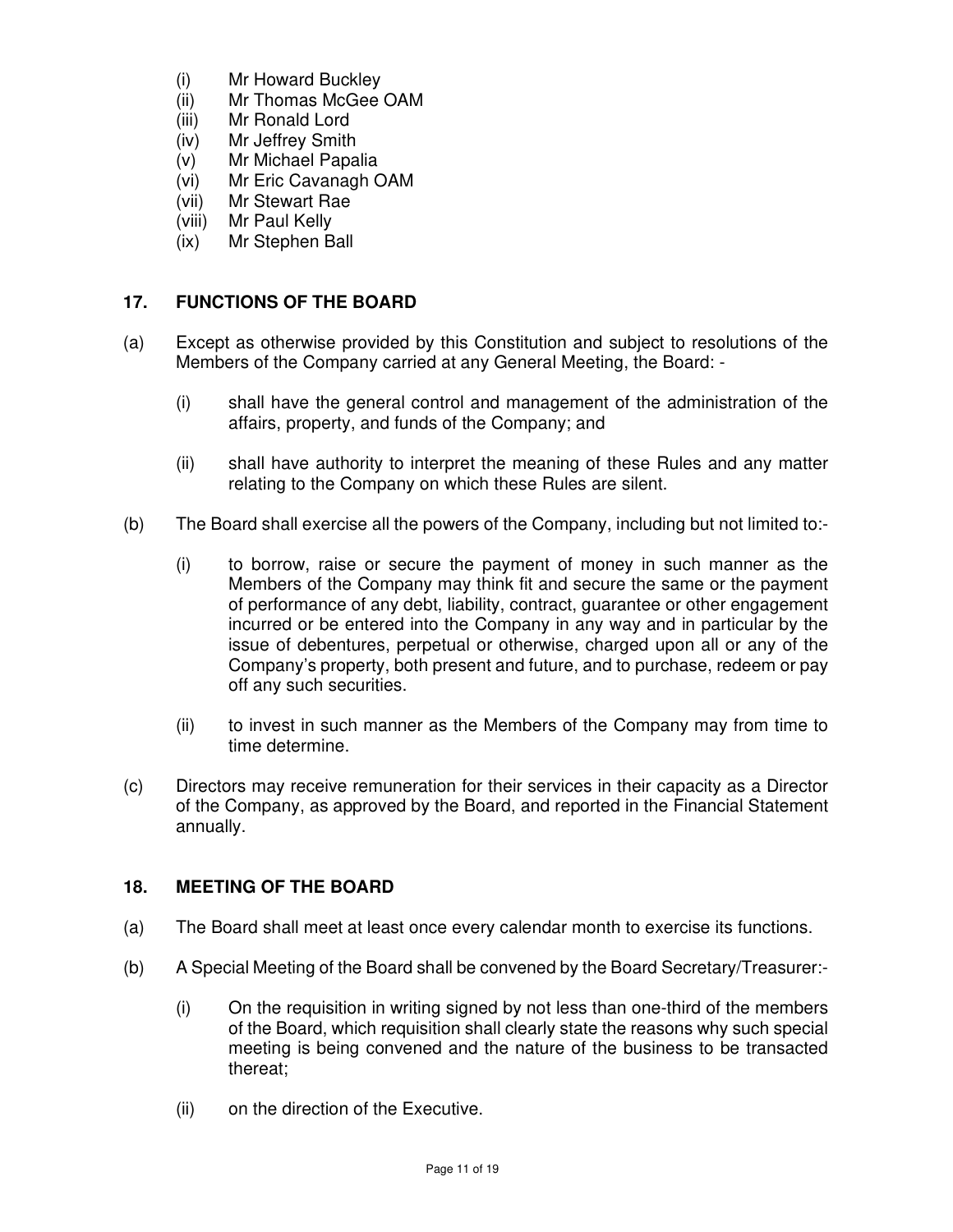- (c) At every meeting of the Board a simple majority of the number of current Directors shall constitute a quorum.
- (d) Subject as previously provided in this rule, the Board may meet together and regulate its proceedings as it thinks fit: provided that questions arising at any meeting of the Board shall be decided by a simple majority of votes and, in the case of equality of votes, the Chairman shall exercise a casting vote.
- (e) A member of the Board
	- (i) must promptly and fully disclose to the Board any matter in which the member has an actual or perceived conflict of interest; and
	- (ii) shall not vote in respect of any contract with the Company in which he or she has an actual or perceived conflict of interest, or any matter arising there from, and if he or she does so vote, his or her vote shall not be counted.
- (f) The Chairman shall preside at every meeting of the Board, or if there is no Chairman, or if any meeting he or she is not present, within ten minutes after the time appointed for holding a meeting, the Vice-Chairman if he or she is not present at the meeting, then the members may choose one of their number to be Chairman of the meeting.
- (g) If within half an hour from the time appointed for the commencement of the Board Meeting a quorum is not present, the Meeting, if convened upon the requisition of members of the Board shall lapse. In any other case it shall stand adjourned to the same day in the next week at the same time and place as the Board may determine, and if at the adjourned meeting a quorum is not present within half an hour from the time appointed for the meeting, the meeting shall lapse.
- (h) Not less than fourteen (14) days notice shall be given by the Board Secretary/Treasurer to Directors of the Board of any Special Meeting of the Board. Such notice shall clearly state the nature of the business to be discussed thereat and must comply with the provisions of the Act.

#### **19. FORMATION OF SUB-COMMITTEE**

- (a) The Board may delegate a role to a Sub-Committee consisting of such members of the Company as the Board thinks fit. Any Sub-Committee so formed shall in the exercise of the powers so delegated conform to any regulations that may be imposed on it by the Board. The results or findings of any such Sub-Committee shall be referred to the Board for any further action deemed necessary.
- (b) A Sub-Committee may elect a Chairman of its meetings. If no such Chairman is elected, or if at any meeting the Chairman is not present within ten minutes after the time appointed for holding the meeting, the members may choose one of their numbers to be Chairman of the meeting.
- (c) A Sub-Committee may meet and adjourn as it thinks proper. Questions arising at any meeting shall be determined by a majority of votes of the Members present and, in the case of equality of votes, the question shall be deemed to be decided in the negative.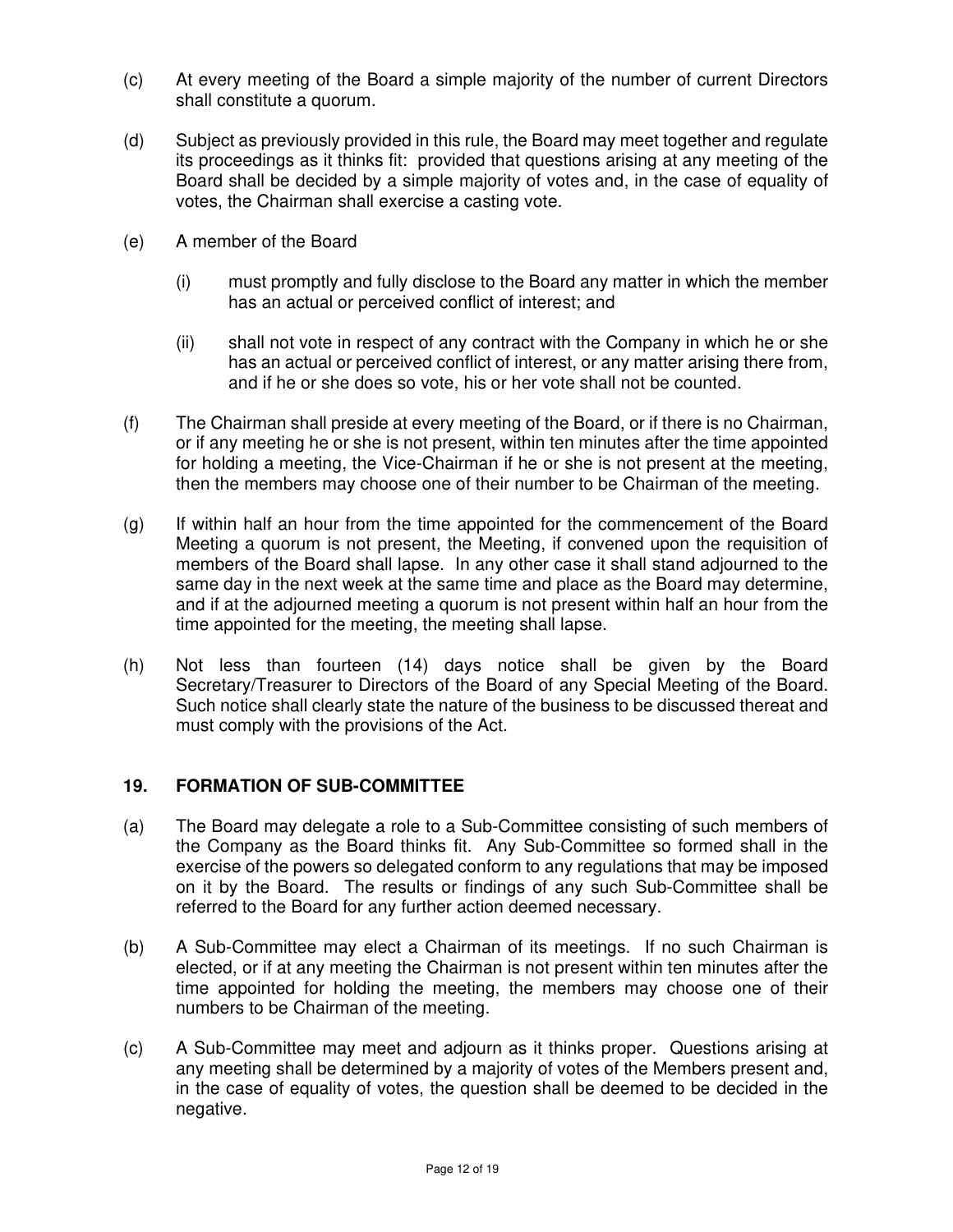## **20. VALIDITY OF NON-BOARD ACTIONS**

All acts done by any meeting of the Board or of a Sub-Committee or by any person acting as a Member of the Board or Sub-Committee shall, notwithstanding that it is afterwards discovered that there was some defect in the appointment of any such Member of the Board or Sub-Committee or person acting aforesaid or that the Members of the Board or Sub-Committee or any of them were disqualified, be as valid as if every such person had been duly appointed and was qualified to be a member of the Board or Sub-Committee.

#### **21. RESOLUTION OF THE BOARD**

A resolution in writing signed by all Members of the Board for the time being entitled to receive notice of a meeting of the Board shall be as valid and effectual as if it had been passed at a meeting of the Board duly convened and held. Any such resolution may consist of several documents in like forms, each signed by one or more members of the Board.

#### **22. ANNUAL GENERAL MEETING**

- (a) The Annual General Meeting shall be held within five (5) months of the close of the Financial Year.
- (b) The business to be transacted at every Annual General Meeting shall include:
	- (i) the receiving of the Board's Report and the Statement of Income and Expenditure, Assets and Liabilities and Mortgages, Charges and Securities affecting the property of the Company for the preceding financial year.
	- (ii) the receiving of the Auditor's Report upon the books and accounts for the preceding Financial Year.
	- (iii) the election of Members of the Board; and
	- (iv) the appointment of the Auditor if the office of the Auditor is vacant.

#### **23. SPECIAL GENERAL MEETING**

The Board Secretary/Treasurer shall convene a Special General Meeting: -

- (a) when directed to do so by the Board; or
- (b) on the requisition in writing signed by not less than 5% of Voting Members of the Company. Such requisition shall clearly state the reasons why such a Special General Meeting is being convened and the nature to be transacted thereat.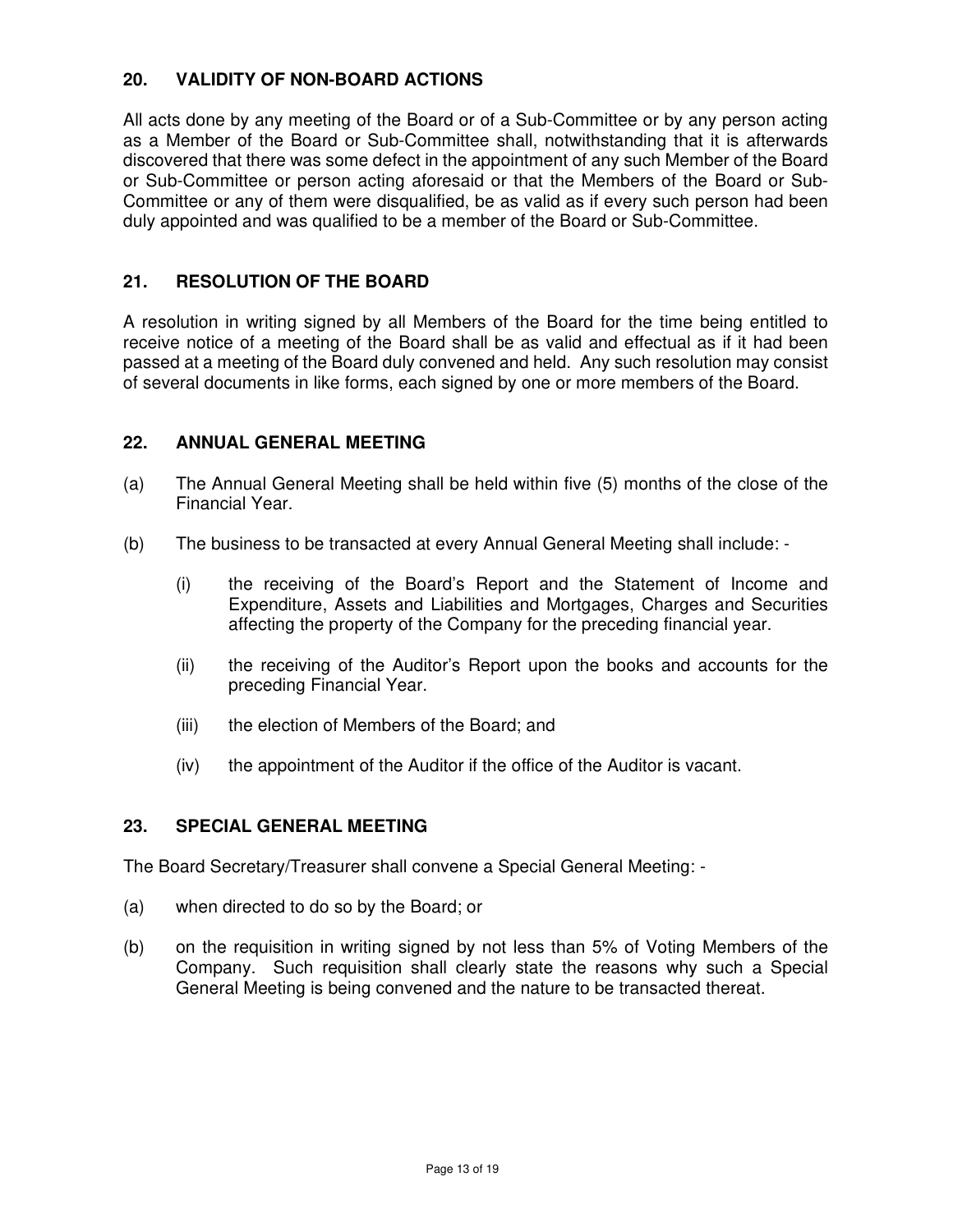#### **24. QUORUM**

- (a) At any General Meeting, the number of Voting Members required to constitute a quorum shall be not less than double the number on the Board plus one.
- (b) No business shall be transacted at any General Meeting unless a quorum of Voting Members is present at the time when the meeting proceeds to business.
- (c) If within half an hour from the time appointed for the commencement of a General Meeting, a quorum is not present, the meeting if convened upon the requisition of Members of the Board of the Company, shall lapse. In any other case it shall stand adjourned to the same day in the next week at the same time and place, or to such other day and at such other time and place as the Board may determine, and, if at the adjourned meeting, a quorum is not present within half an hour from the time appointed for the meeting, the Voting Members present shall be a quorum.
- (d) The Chairman may, with the consent of any meeting at which a quorum is present (and shall if so directed by the meeting) adjourn the meeting from time to time and from place to place, but no business shall be transacted at any adjourned meeting other than the business left unfinished at the meeting from which the adjournment took place. When a meeting is adjourned for thirty days or more, notice of the adjourned meeting shall be given as the case of an original meeting. Save as aforesaid it shall not be necessary to give any notice of an adjournment or of the business to be transacted at an adjourned meeting.
- (e) Wherever possible, the date of the next General Meeting will be advised at the close of a General Meeting.

#### **25. NOTICE OF GENERAL MEETING**

- (a) A General Meeting of members is to be held on a half yearly basis or at the discretion of the Board.
- (b) The Board Secretary/Treasurer shall convene all Special and General Meetings of the Company by giving not less than twenty-one (21) days notice of any such meeting to Members of the Company.
- (c) Subject to the provisions of the Act relating to special resolution and agreements for shorter notice, twenty-one (21) days' notice shall be given of any meeting of the Company specifying the place, the day and the hour of the meeting, the general nature of the business to be transacted and be given to such persons as are entitled to receive such notices from the Company.
- (d) The Directors and the Members entitled to vote shall be entitled to receive notice of any meeting of the Company and to attend such meeting.
- (e) Notice may be given by the Company to the intended recipient in the manner determined by the Board, including by:
	- (i) advertising on the notice boards of all of the licensed premises of the Company and placing notice on the Company's website and Facebook page; or
	- (ii) sending it by post to the intended recipient's address; or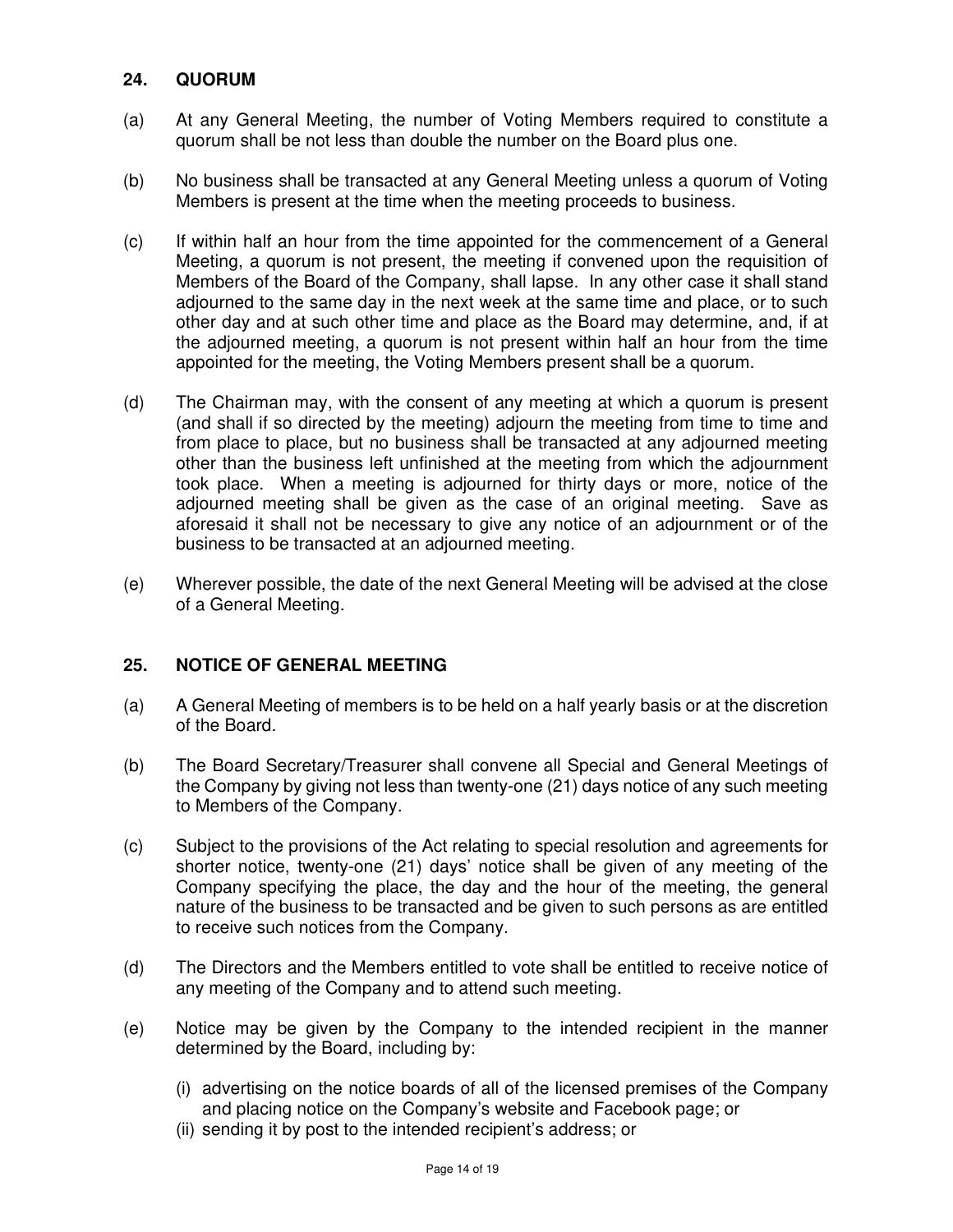(iii) sending it by email to the intended recipient's email address; or (iv) sending it by other electronic means to the intended recipient; or (v) by any other means authorised by the Law.

(f) The non-receipt of notice of a meeting by any Member shall not invalidate the proceedings at any meeting.

#### **26. CONDUCT OF GENERAL BUSINESS**

Unless otherwise provided by these rules, at every General Meeting: -

- (a) The Chairman shall preside, or if there is no Chairman, or if he or she is not present within fifteen minutes after the time appointed for the holding of the meeting or is unwilling to act, the Vice-Chairman, or, if the Vice-Chairman is not present or is unwilling to act, then the Service Members present shall elect one of their number to be Chairman of the Meeting.
- (b) The Chairman shall maintain order and conduct the meeting in a proper and orderly manner.
- (c) Every question, matter or resolution shall be decided by a majority of votes of the Board and Service Members present.

#### **27. BY LAWS**

The Board may from time to time make, amend or repeal by-laws not inconsistent with these rules, and not inconsistent with the provisions of the Act, for the internal management of the Company and provided such by-laws may be set aside by a General Meeting of Members.

#### **28. ALTERATION OF CONSTITUTION**

Subject to the provisions of the Act, this Constitution may be amended, withdrawn, or added to from time to time by a Special Resolution carried at any General Meeting.

#### **29. PROXY**

- (a) A Member, entitled to attend and vote at a General Meeting shall be entitled to appoint another Member as a proxy to attend and to vote instead of that Member.
- (b) The instrument appointing a proxy shall be in writing and signed by the Member.
- (c) Only one proxy may be held by each voting member.
- (d) The instrument appointing a proxy shall be deemed to confer authority to demand or join in demanding a poll.
- (e) Subject to the Act, the instrument appointing a proxy shall be deposited by original or email at such place as is specified for that purpose in the notice convening the meeting (or if no such place is specified, at the registered office) 72 hours prior to the time for holding the meeting or adjourned meeting at which the person named in the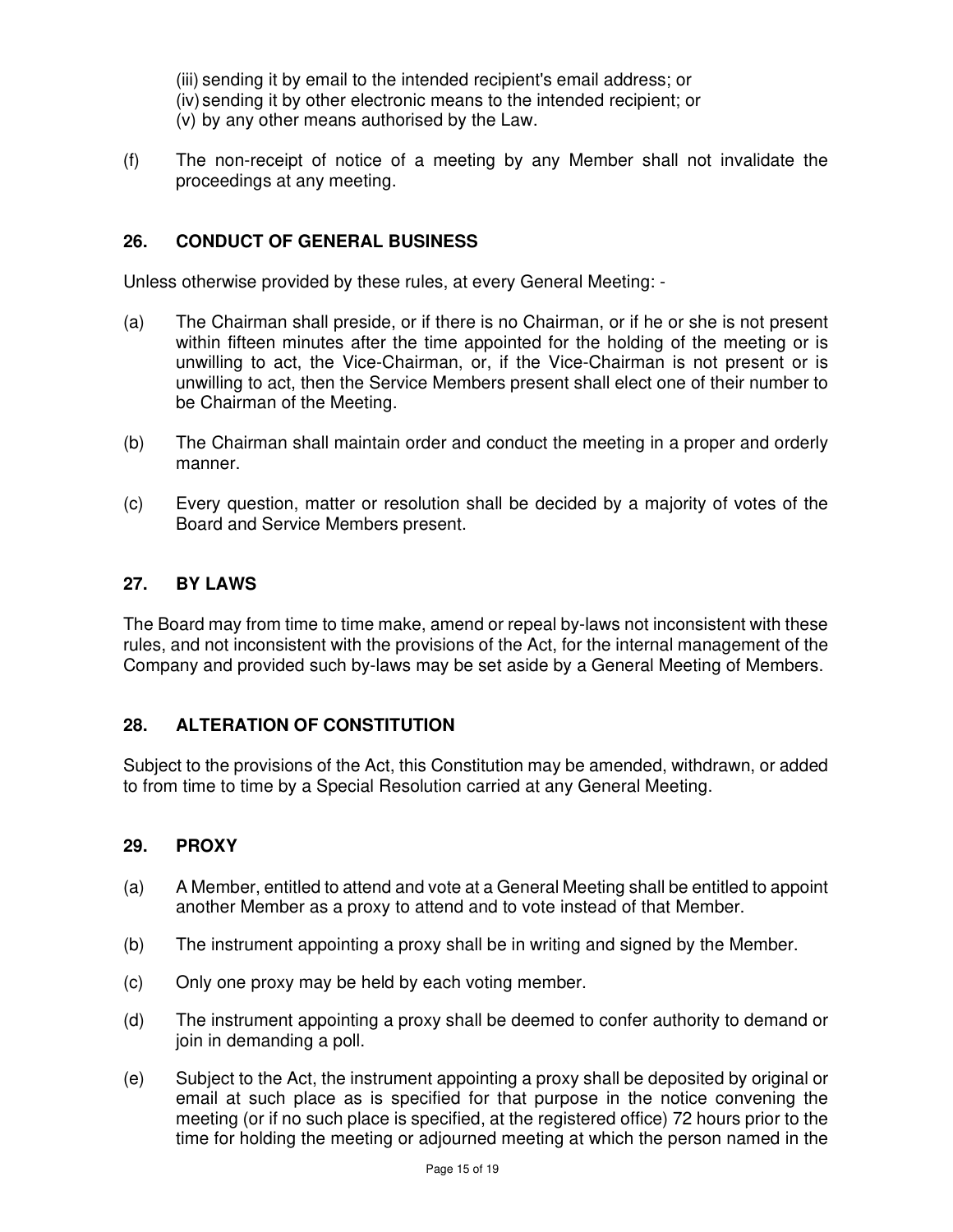instrument proposes to vote and in default, the instrument of proxy shall not be treated as valid.

(f) Every instrument of proxy shall be in or to the effect of the form in Schedule 1 or in such form acceptable to the Company generally or in a particular case.

#### **30. COMMON SEAL**

Management shall provide for a Common Seal and for its safe custody. The Common Seal shall only be used by the authority of the Board and every instrument to which the seal is affixed shall be signed by two Directors, or one Director and the Board Secretary/Treasurer, for the purpose.

#### **31. FUNDS AND ACCOUNTS**

- (a) The funds of the Company shall be banked in the name of the Company in such bank as the Board may from time to time direct.
- (b) The Board of Directors shall cause to be kept such accounting or other records that clearly explain the transactions and financial affairs of the Company and enable a true and fair statement of financial performance and statement of financial position, and any documents required by law as to enable them to be properly audited. These records shall be kept and maintained either in written, printed or electronic form showing correctly the financial affairs of the Company and the particulars usually shown in the books of like nature.
- (c) All amounts shall be paid by electronic funds transfer or cheque. All payments shall be signed by one of the Management Group and the Board Secretary/Treasurer or other as authorised from time to time by the Board.
- (d) Records shall be kept at the registered office of the Company or at such other place as the Board of Directors think fit and shall at all times be open for inspection by the persons authorised herein.
- (e) As soon as possible after the end of each Financial Year the Board Secretary/Treasurer shall cause to be prepared a statement containing particulars of: (i) the income and expenditure for the Financial Year just ended.
	- (ii) the assets and liabilities and of all mortgage charges and securities affecting the property of the Company at the close of that year.
- (f) All such statements shall be examined by the Auditor who shall present his report upon such audit to the Board Secretary/Treasurer prior to the holding of the Annual General Meeting next following the Financial Year in respect of which such an audit was made.

#### **32. INCOME AND PROPERTY OF THE COMPANY**

The income and property of the Company whatsoever derived shall be used and applied solely in promotion of its objects and in the exercise of its powers as set out herein and no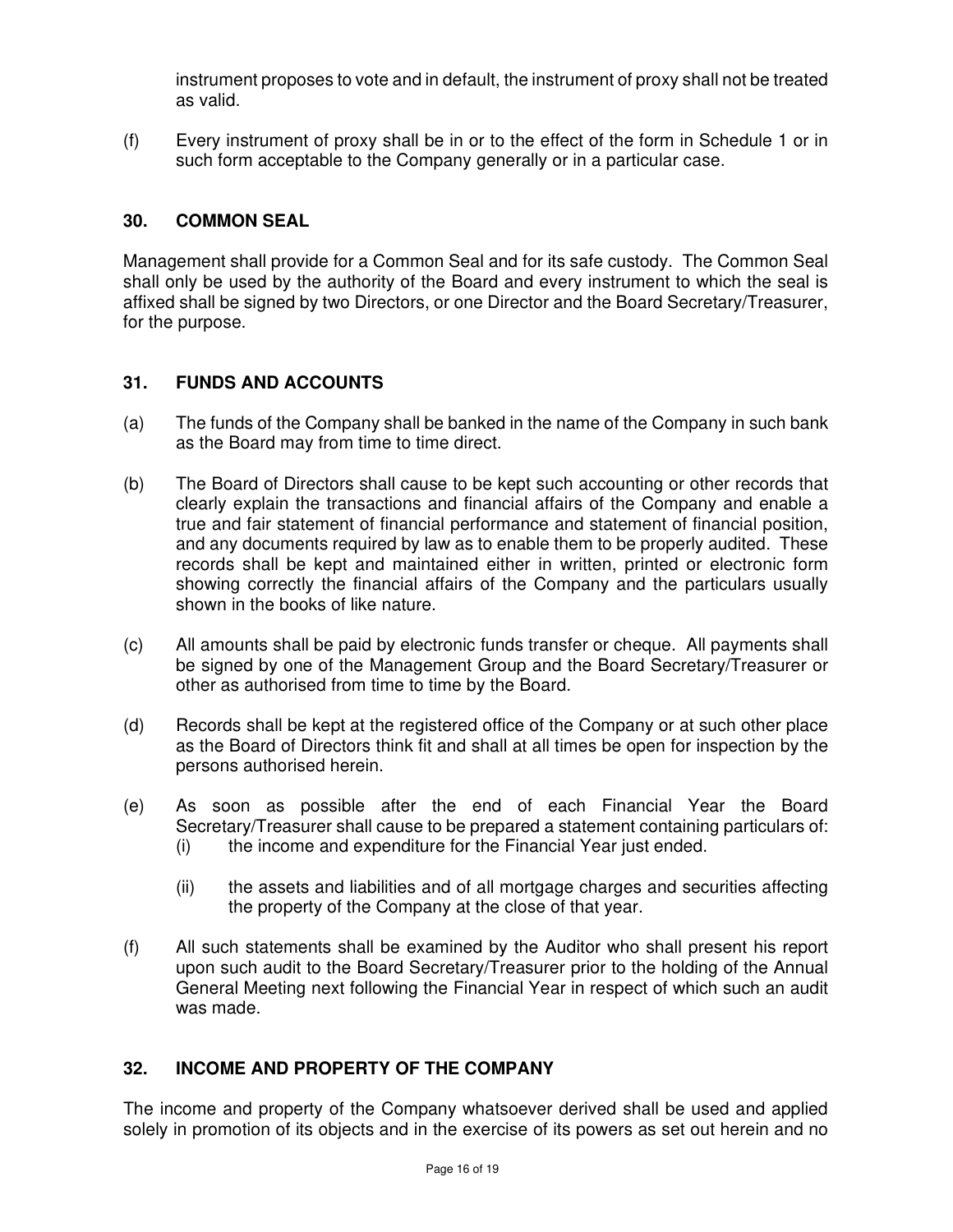portion thereof shall be distributed, paid or transferred directly or indirectly by way of dividend, bonus or otherwise by way of profit to or amongst the Members of the Company provided that nothing herein contained shall prevent the payment in good faith of interest to any such Member in respect of monies advanced by him to the Company or otherwise owing by the Company to him or of remuneration to any officer or servants of the Company or to any Member of the Company or other person in return for any services actually rendered to the Company provided further that nothing herein contained shall be constructed so as to prevent the payment or repayment to any Member of out of pocket expenses, money lent, reasonable or proper charges for goods hired by the Company or reasonable and proper rent for premises demised or lent to the Company.

# **33. DOCUMENTS**

The Board shall provide for the safe custody of books, documents, instruments of title and securities of the Company.

# **34. FINANCIAL YEAR**

The Financial Year of the Company shall close on 31st December in each year.

#### **35. INDEMNITY**

All Board Members shall be indemnified out of funds of the Company against all loses and expenses incurred in the discharge of their duties except such as shall happen through their own wilful act or default, and each one shall be responsible only for so much money or property as they themselves actually received for, or in the discharge of the business of the Company, and each one shall be answerable for their own acts, neglects or defaults and not for those of any other person, nor for insufficiency of any security for money invested or of title to any estate or property acquired, nor for any loss or damage which may happen in the discharge of their duties unless the same happens through their own wilful neglect or default.

#### **36. DISTRIBUTION OF SURPLUS ASSETS**

- (a) If the Company shall be wound up, and there remains, after the satisfaction of all its debts and liabilities, any property whatsoever, the same shall not be paid to or distributed among the Members of the Company, but shall be given or transferred to the Sub-Branch.
- (b) If the Sub-Branch does not exist at the time of winding up of the company, then any property must be given or transferred to some other institution or institutions determined by the Service Members at or before the time of dissolution which has similar objects to the Company or the Sub-Branch and which prohibits the distribution of its income and property amongst its members. If the Members do not make the necessary determination under this clause, the Company may apply to the Supreme Court to determine the institution or institutions.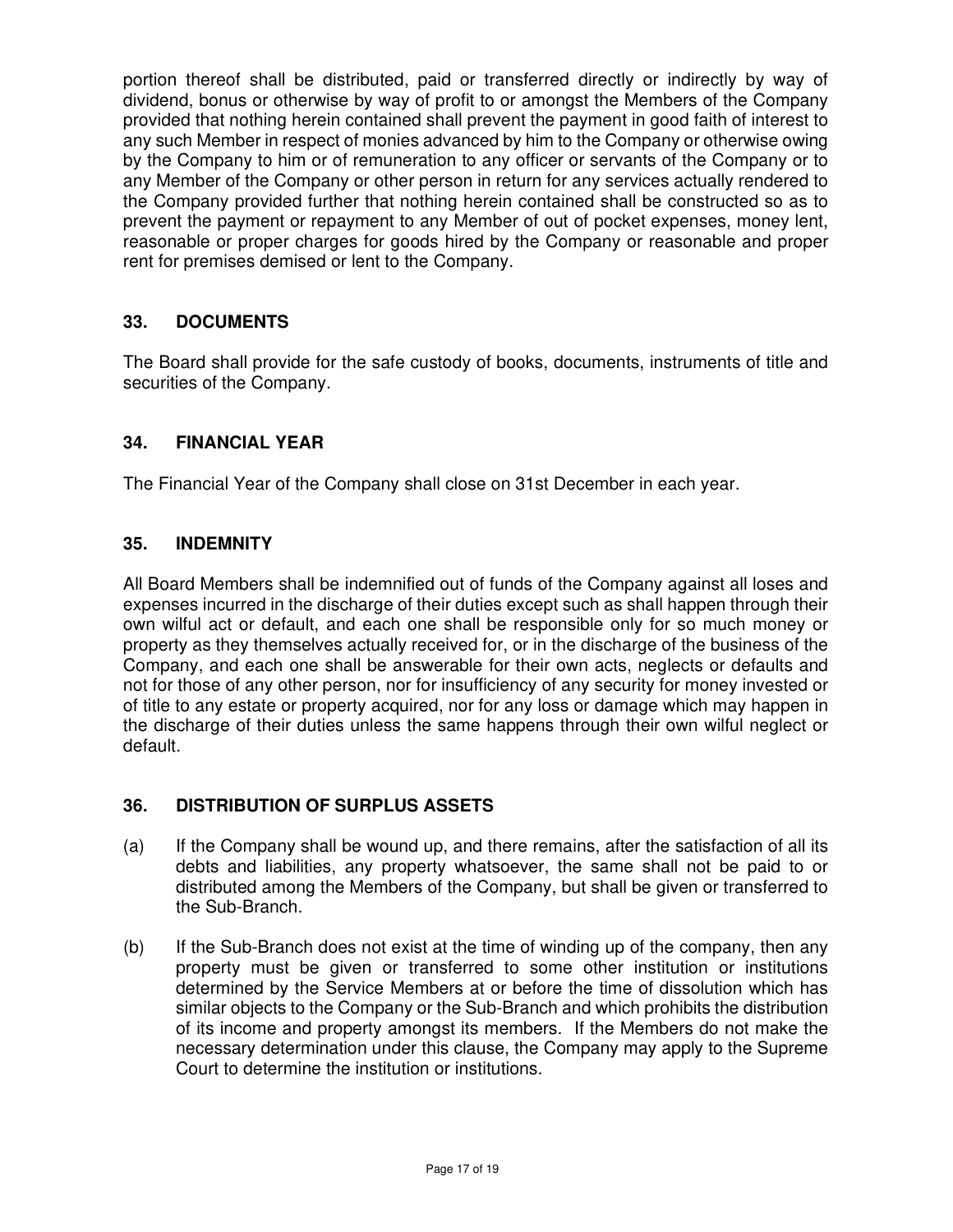# **37. REPLACEABLE RULES**

The provisions of this constitution displace the Replaceable Rules.